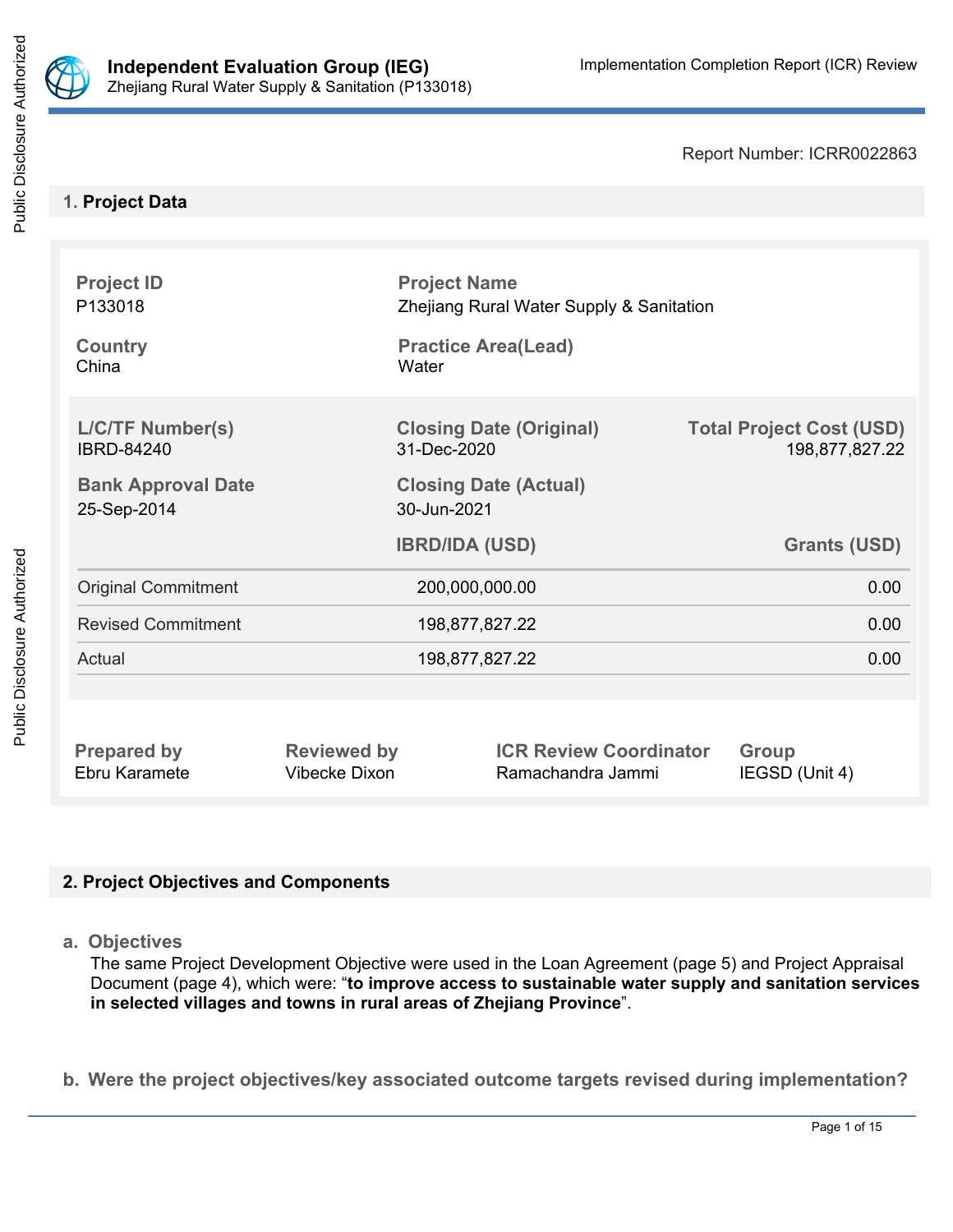

Yes

**Did the Board approve the revised objectives/key associated outcome targets?** No

- **c. Will a split evaluation be undertaken?** No
- **d. Components**

The project had three components:

**1. Improving Water Supply and Sanitation (Appraisal amount: US\$355.87 million, of which IBRD loan is US\$193.50 million; Actual amount: US\$316.08 million, of which IBRD loan is US\$195.71 million**). This component supported construction and rehabilitation of water supply and wastewater collection and treatment facilities in the project counties.

**2. Training and Capacity Building (Appraisal amount: US\$2.50 million, fully funded by IBRD loan; Actual amount: US\$0.87 million)**. This component included training for staff of Project Management Offices (PMOs), Project Implementation Unit (PIU), institutions involved in project implementation, and staff and operators of water companies participating in the project to enhance their O&M competency; institutional strengthening and capacity building for water companies participating in the project; and implementation of a program to monitor and evaluate the performance of wastewater treatment stations in the participating villages.

**3. Project Management and Supervision (Appraisal amount: US\$3.50 million fully funded by IBRD loan; Actual amount: US\$1.80 million).** This component included support for review of technical reports for subprojects eligible for project financing, as well as support for project management and supervision.

**e. Comments on Project Cost, Financing, Borrower Contribution, and Dates Cost:** Project cost planned at appraisal was US\$400 million, and actual cost at closing was US\$327.5 million (82 percent of the planned amount). The reduction of the total project cost was primarily because of savings from competitive bidding during implementation.

**Financing:** The project was financed by IBRD that planned to provide US\$200 million at appraisal. At closing, US\$ 198.9 million was spent.

**Borrower Contribution:** The borrower contribution planned at appraisal was US\$200 million and the actual amount was US\$128.6 million. Borrower contribution was adjusted based on the cost savings to fully utilize the IBRD loan.

**Dates**: The project was approved by the Board on 25 Sept 2014 and became effective about four months later on 2 February 2015. Original closing date of 31 December 2020 was extended for six months to 30 June 2021, to complete the unfinished works.

**Restructuring**: During the mid-term review, according to the framework approach, the indicator targets were updated without a formal restructuring since this was already anticipated in the PAD. The project went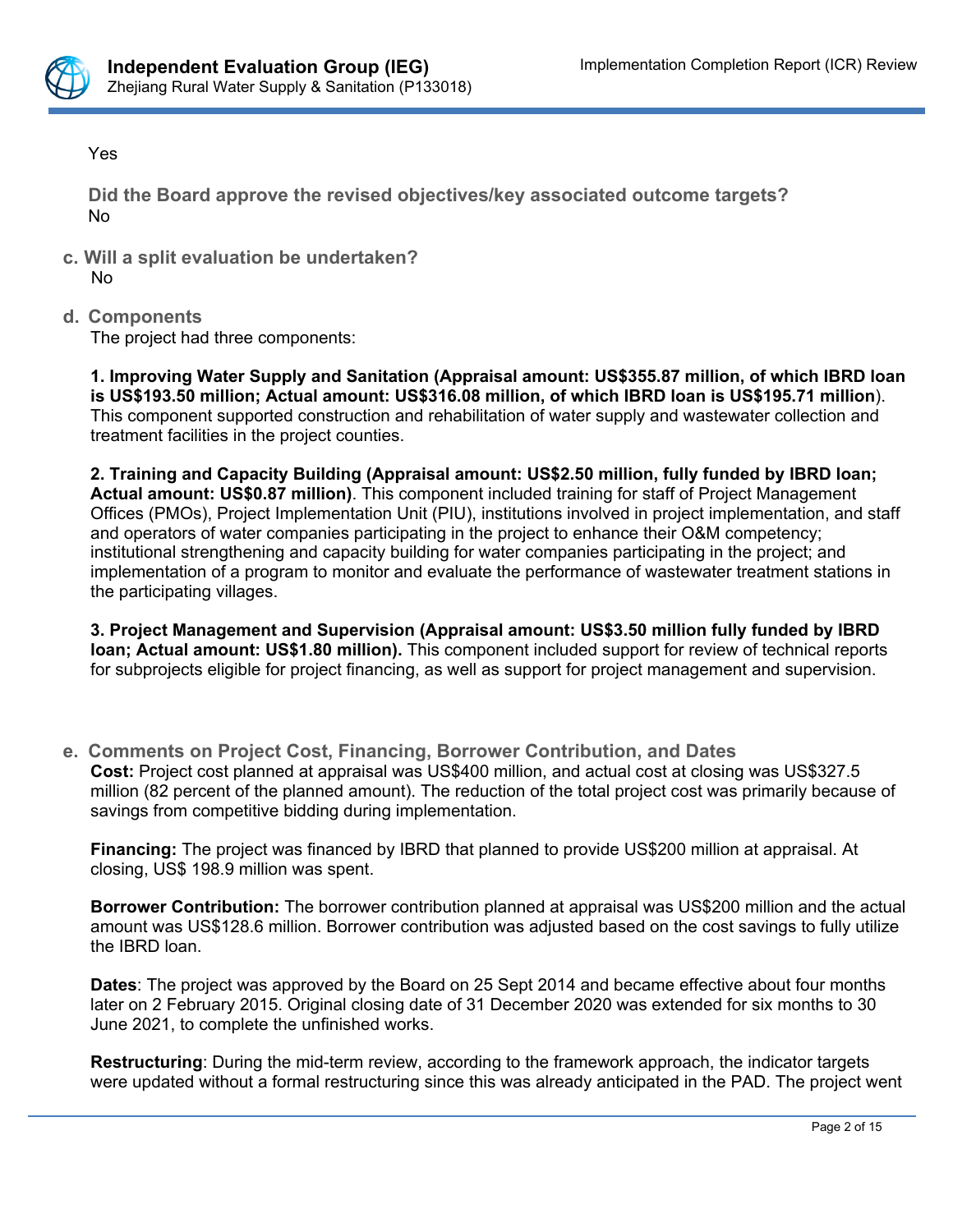

through one Level II restructuring that was approved on July 8, 2020. The restructuring further revised the outcome targets upwards as follows: (a) The target for number of people in rural areas provided with access to improved water sources under the project, was revised from 220,000 to 450,000. The target for people provided with access to improved sanitation facilities, was revised from 290,000 to 630,000 by closing. In addition, the loan closing date was extended by six months from December 31, 2020, to June 30, 2021 due to impact of Covid-19 pandemic, to complete construction works.

## **3. Relevance of Objectives**

#### **Rationale**

Country and Sector Context: While in the 2000s China had made significant progress in increasing water supply sanitation (WSS) coverage in general, there were significant urban and rural disparities, and some parts of the rural population still lacked access to improved WSS services, for particularly the most vulnerable groups. As of 2012, over 290 million of the rural population were without improved sanitation and about 100 million were without improved water supply (ICR page 1). In addition, China lacked appropriate technical standards for rural wastewater treatment. Only a small portion of rural sewage was collected this led to environment pollution issues. There was poor or inadequate O&M and water companies needed increased revenues, thus adequate O&M budget and improved operational efficiency including reducing non-revenue water. Many water companies were in need of equipment, effective managerial tools, and experienced staff.

Relevance to Government Priorities and Strategies: Improving equitable and sustainable access to safe and improved WSS in the rural areas was a national priority, highlighted in both the 11th and 12th National Five-Year Plans (FYPs, 2006–2010, 2011–2015). The New Countryside Development (NCD) program was developed under the 11th FYP and aimed to improve rural WSS service coverage, reduce rural and urban disparities, and enhance the sustainability of WSS services. promoted development of infrastructure to address safety, adequacy, and sustainability aspects of drinking water; waste management services; and environmental pollution reduction in rural areas. Zhejiang Province, which had all the issues described above, was selected as the pilot province of the NCD program. In 2011, Zhejiang Province submitted the proposal to the World Bank, requesting the World Bank's support to overcome the remaining institutional barriers to scaling up rural water services in a financially sustainable way. Four counties/districts (or countylevel cities), representative of different rural realities in Zhejiang and eastern China, were selected to participate in the project.

Relevance to World Bank Strategies: The project development objectives were highly relevant to the World Bank's strategies at appraisal and at closing. The project supported key themes under two engagement areas of the Country Partnership Strategy (FY2013–2016): (a) WSS under the engagement area of Supporting Greener Growth and (b) policies and delivery systems to promote rural-urban integration under the engagement area of Promoting More Inclusive Development. The project directly supported the two engagement areas of the Country Partnership Framework for China for FY2020 to 2025: (a) achieving more effective and sustainable infrastructure financing and revenue mobilization under the engagement area of 'Advancing Market and Fiscal Reforms' and (b) reducing water pollution and strengthening sustainable natural resource management under the engagement area of 'Promoting Greener Development'. The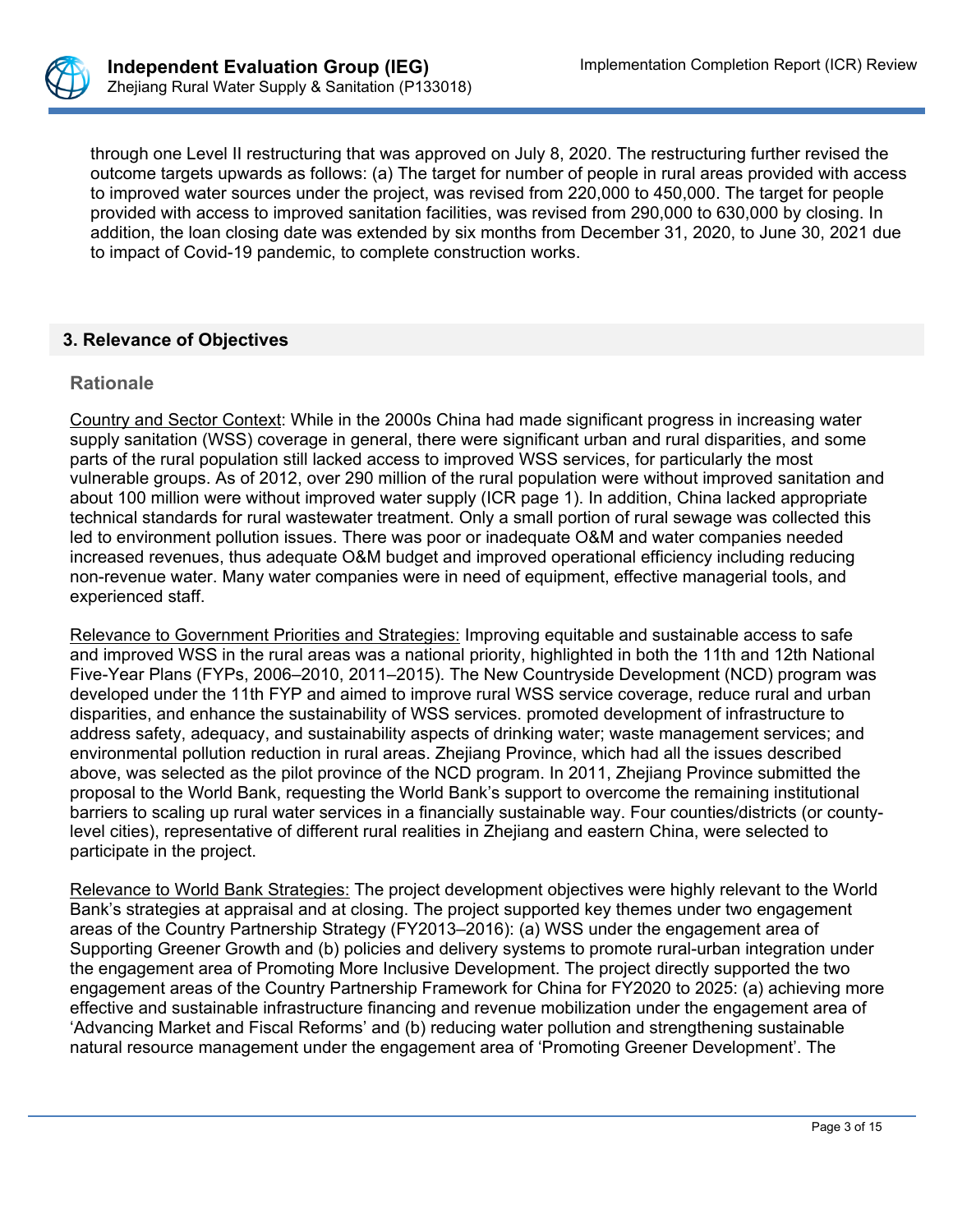

project also supported the CPF's cross-cutting theme of 'Cooperating on Global Knowledge and Development' by promoting South-South cooperation and knowledge exchange.

However, while there is clear alignment between the project's development objectives and the country- and WB strategies, the objective is pitched rather narrowly, i.e. only the access dimension of service delivery outcomes are included. However, other key outcomes such as quality, reliability and /or affordability could also have been articulated as part of the objectives to be able to assess the complete picture for the project.

**Rating**

**Substantial** 

# **4. Achievement of Objectives (Efficacy)**

# **OBJECTIVE 1**

**Objective**

Improve access to sustainable water supply services in selected villages and towns in rural areas of Zhejiang Province.

## **Rationale Theory of Change (TOC):**

The ICR prepared a logical TOC that clearly showed how inputs and outputs and outcomes were linked. Water supply infrastructure (construction and rehabilitation of raw water mains, water distribution networks, and water treatment plants) were to contribute to the outcome of improving access to sustainable water supply services in the rural areas of Zhejiang Province. In addition, the rehabilitation of water distribution networks was further expected to reduce the non-revenue water (NRW) and therefore would increase water company revenues and improve operational efficiency.

Sustainability considerations were included as part of the results framework in terms of financial and environmental aspects. Parallel institutional support and capacity building would contribute to the long-term sustainability of the investments. The project would adopt appropriate water and wastewater treatment processes and technology that were low cost, low energy, simple, and affordable to operate and maintain, which would improve operational and financial sustainability. From the managerial perspective, the project would establish O&M management systems for the infrastructure investments and would strengthen the institutional capacity of local water companies. From the environmental perspective, the project would increase rural sewage collection and improve sewage treatment, which would further reduce water pollution and contribute to environmental sustainability.

## **Outputs**:

 At project closing 153,389 households with piped water connections benefited from infrastructural improvements, which exceeded the revised target of 130,000, target exceeded.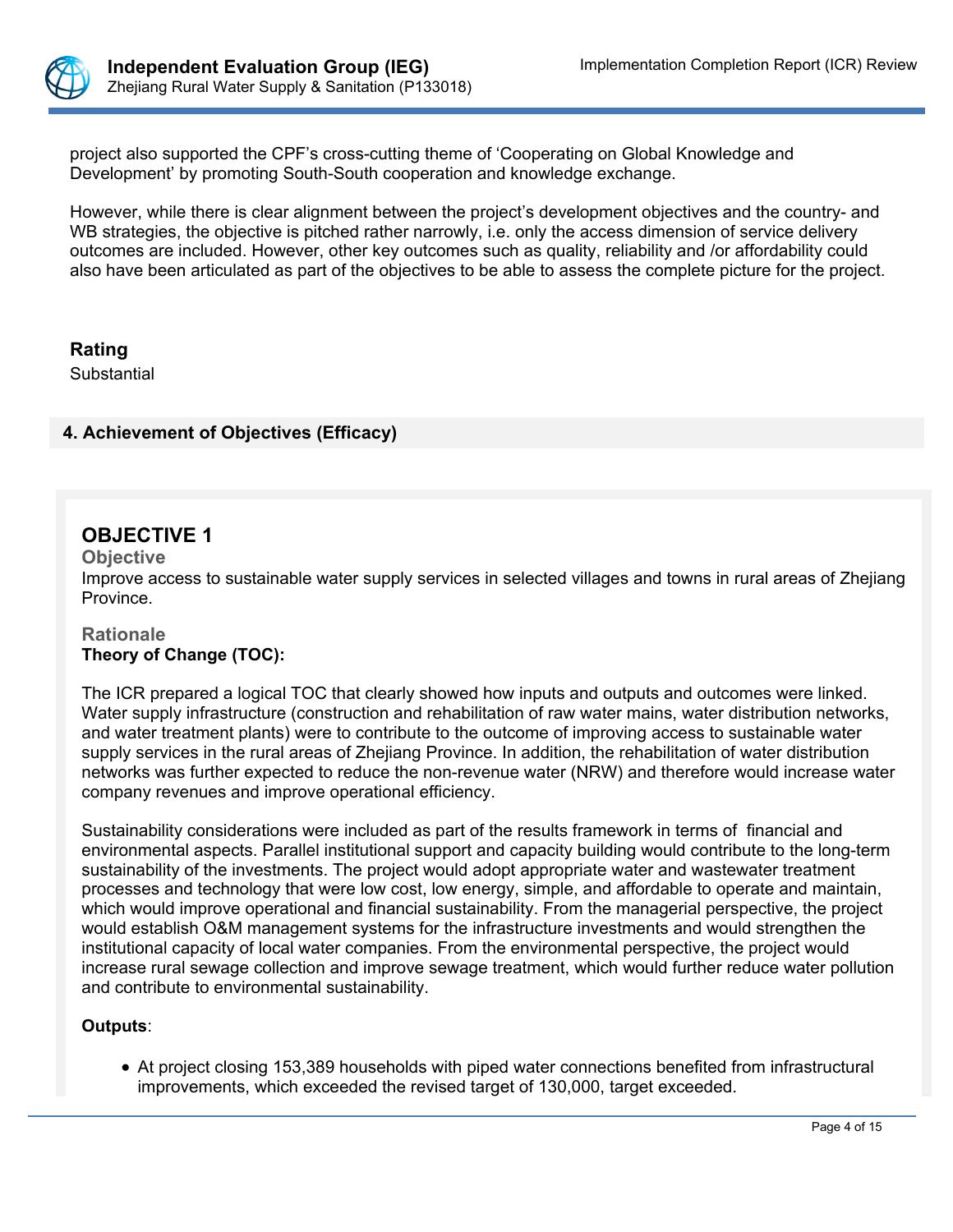

- .All of the water companies except one (Longquan Rural Water Supply Station) did meet the compliance criterion for financial sustainability by the time the project closed (ICR, Table 4.7, p.68), target met. To assess the financial sustainability of the water companies, an Intermediate Indicator was established to monitor the cost recovery of water supply at the water treatment plants and all water companies except one- Longquan Rural Water Supply Station- achieved the indicator (Ratio of production cost of water supply per cubic meter over the tariff charge per cubic meter <1). In addition, an overall cost recovery legal covenant of "total revenues equivalent to and not less than its total operating expenses, excluding depreciation" was included in the Project Agreement to make sure the project would be financially sustainable.
- 2,865 staff were trained as against a revised target of 2,800 staff, target achieved. Tailored trainings were provided to enhance the technical capacity of staff to utilize the smart water systems and model equipment (). (No indicator measured the outcome of these trainings).
- The project supported preparation and implementation of six O&M plans, achieving the revised target of six plans.

The ICR reported on the following additional output achievements not covered in the Results Framework and therefore lacking target values:

- Regarding tariff rate increases, three counties and one district of the project made a series of adjustments to the water supply and sewage tariff since 2015. The project team informed IEG that the growth rate of total tariff including water tariff and wastewater tariff from appraisal stage to ICR stage is 12% for Anji, 16% for Fuyang, 40% for Longquan, and 63% for Tiantai.
- The ICR reported that (page 16) the non-revenue water (NRW) of project water companies in Anji and Fuyang was reduced by 11.7 percent and 3.5 percent, respectively, from 2018 to 2021. Other company figures and other years on NRW was not reported.
- The local governments decided to transfer the O&M of the small water supply facilities invested by local governments under other projects to these water companies as a result of the improved capabilities of the water companies. The O&M of 933 small water supply stations were thus transferred. A total of 320,575 people indirectly benefit from these O&M services.
- The companies developed smart water systems under this project, which enabled automatic monitoring and regulation of flow and pressure in the water supply networks. The companies were also equipped with modern O&M equipment, such as leakage detection equipment and emergency management vehicles. No data on flow, continuity and leakage levels were provided by the ICR.
- The project constructed and rehabilitated water mains, distribution networks, and pumping stations, and financed the construction of eight wastewater treatment plants (WTPs
- Spring water sources, which were unsafe raw water sources, were replaced by dam water in the project counties, and regional treatment plants were also built to supply safe drinking water to the nearby villages.

## **Outcomes:**

 A total of 550,408 people directly benefited from the improved water sources (including 273,844 female population), which exceeded the revised target of 450,000 (including 225,000 female population target).

The project achieved its first objective, to improve access to sustainable water supply services in selected villages and towns in rural areas of Zhejiang Province to a high degree. The project exceeded its indicator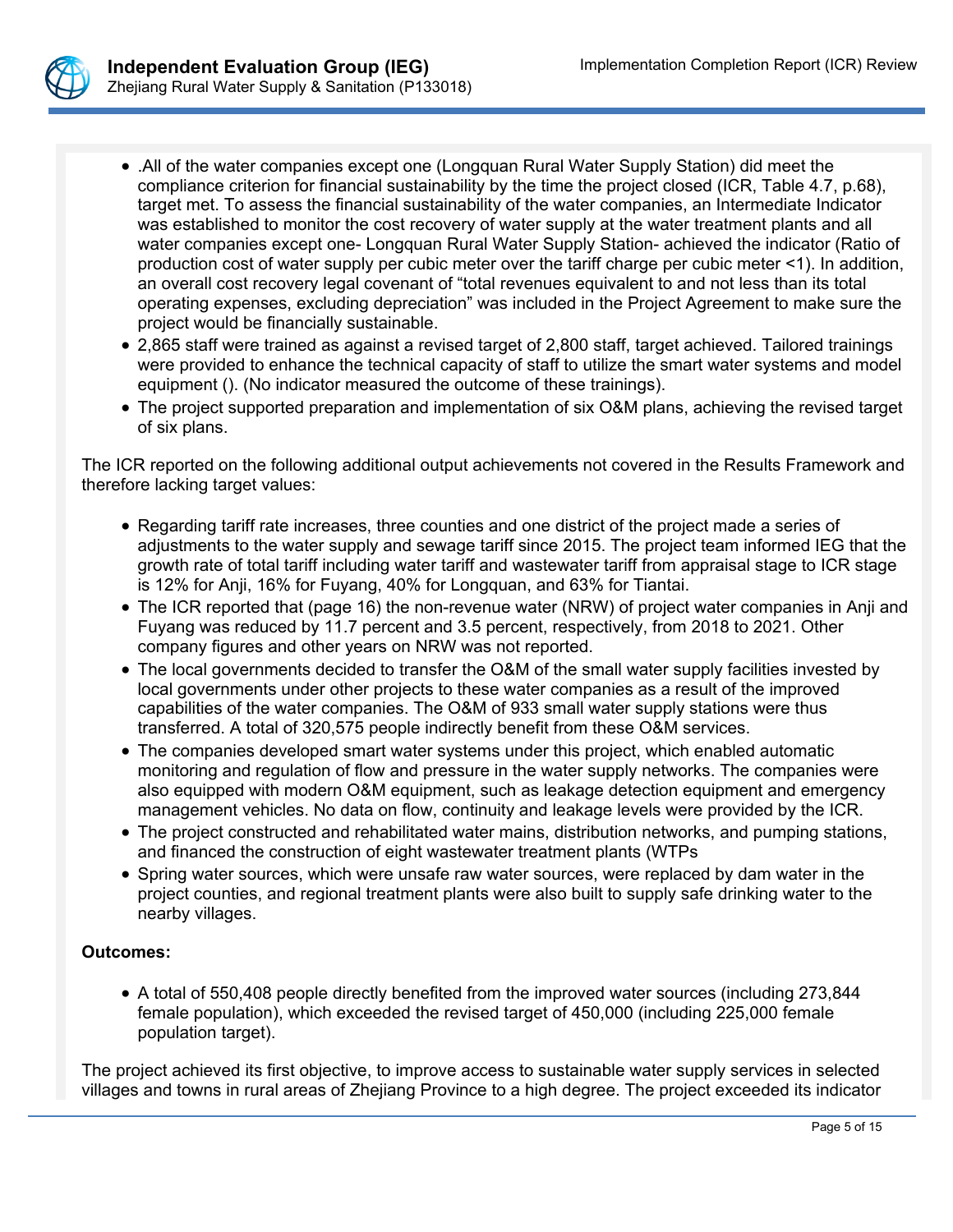

targets on piped household connections, number of beneficiaries, O&M plans and financial sustainability. While the project indicators in the Results Framework did not cover all aspects sufficiently, the ICR included additional results on financial sustainability, O&M and NRW. The ICR could also report on reliability, quality and affordability of water supply services to buttress the discussion of the project's achievements. Thus, achievement of this objective is rated **high**.

#### **Rating** High

# **OBJECTIVE 2**

#### **Objective**

Improve access to sustainable sanitation services, in selected villages and towns in rural areas of Zhejiang Province.

#### **Rationale Theory of Change:**

Similar to the first objective, the sanitation infrastructure (rehabilitation of septic tanks, construction of sewerage collection networks and end-of-pipe small-scale domestic wastewater treatment facilities in villages, and municipal wastewater treatment plants (WWTPs) in the four project counties) were to contribute to the outcome of improved access to sustainable sanitation services in the rural areas of Zhejiang Province. From a technical perspective, the project would propose new standards for rural sanitation facilities.

# **Outputs**:

The following outputs were completed:

- The project achieved 92,072 household sewer connections. This was 108 percent of the revised target of 85,000 connections. The revised target was 95,000 at MTR, but this was later reduced to 85.000. The ICR noted that (page 17): the reduction in the end target was due to an adjustment of the number of households connected to the sewer systems to fit local geographical conditions at the design stage to ensure more cost-effective investments. In Fuyang City, some villages located alongside Fuchunjiang River, supposed to be connected to the sewer system, were taken out of the project scope as the land use master plan for the areas was revised by the government.
- In terms of environmental sustainability, the project reduced pollution levels on water resources evidenced by the biochemical oxygen demand (BOD) load reduction (BOD load reduction = volume of wastewater treated × (inflow BOD concentration – outflow BOD concentration)). The BOD reduction was 4,299.8 tons/year compared to the revised target of 2,796 tons/year. The target was revised due to a correction in calculation of BOD load reduction.
- Staff from the county water companies and PIUs participated in various national and international trainings and workshops, totaling 2,865 person-days, exceeding the target of 1,200 person-days. The trainings and workshops covered various project management aspects as well as the technical capacity enhancement to strengthen the staff capacity to effectively operate wastewater treatment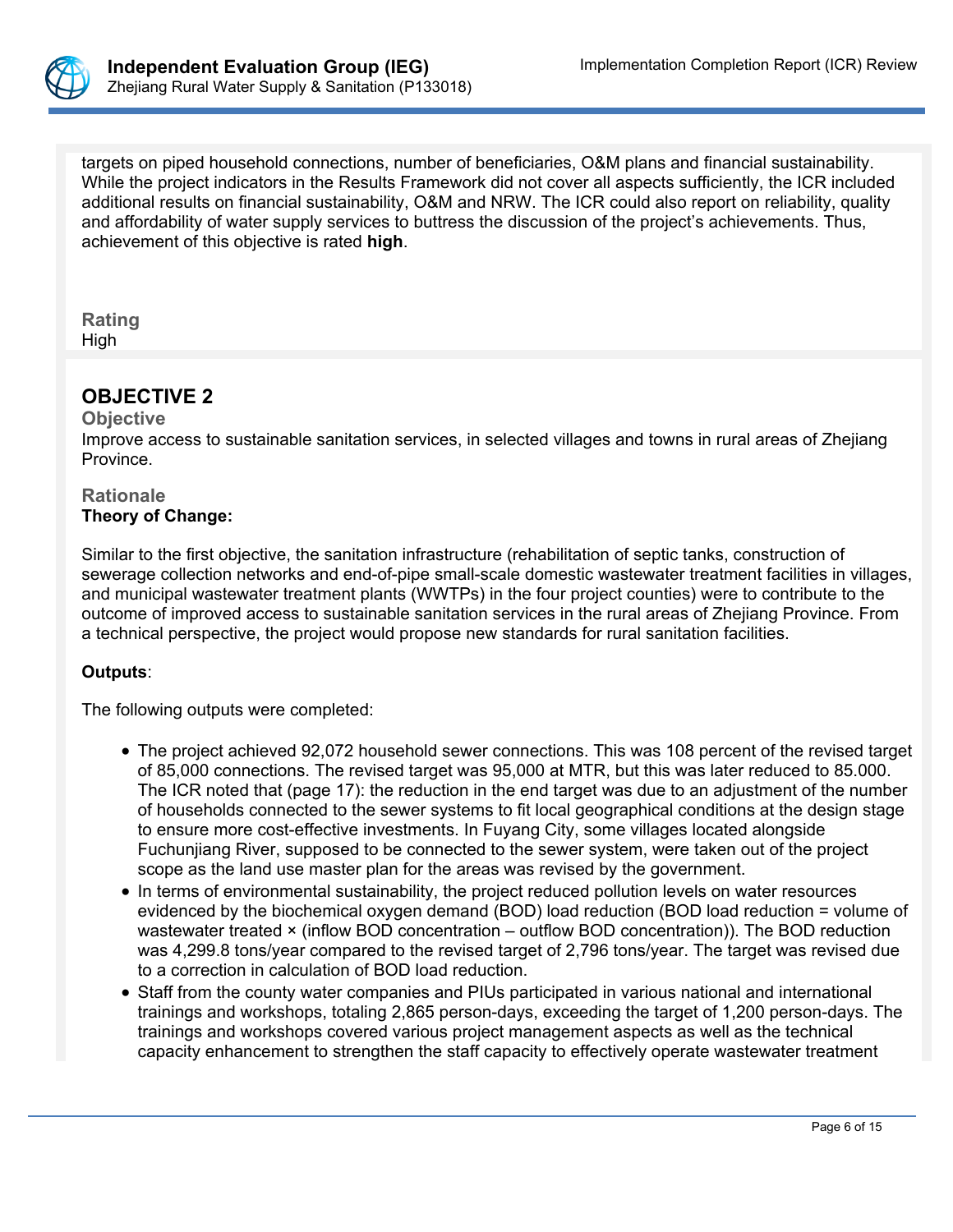

stations, utilize the smart water systems, and conduct better O&M. No indicator measured the outcome of these trainings.

The ICR reported on the following additional output achievements not covered in the Results Framework and therefore lacking target values:

- Sustainable O&M processes were established. The water companies and the communities signed O&M agreements that defined the scope and level of services to ensure the sustainability of O&M. The villagers were responsible for simple maintenance of small facilities (septic tanks, kitchen oil separators, and sewers) within the villagers' yards, while the companies would respond to service requests for a fee which was affordable by the villagers. For the other facilities (for example, sewer networks, manholes, pump stations, and sewerage treatment stations in the villages), the companies were fully responsible for day-to-day O&M. Each community dedicated one or two villagers to regularly check these sanitation facilities and report the issues to the water companies.
- In terms of sustainability of sanitation infrastructure, 1,722 small wastewater treatment stations were transferred to the water companies to ensure sustainable O&M in the future. A total of 646,550 people indirectly benefit from these O&M services. The project promoted sustainable wastewater treatment technology with low cost, low energy, and simple and affordable O&M requirements (i.e., bio-trickling filter which is one of the least cost technologies).
- The project supported the preparation of provincial technical rural sewage discharge standards, considering the realities and needs in the rural areas of Zhejiang Province. Zhejiang Provincial Government officially adopted the 'Discharge Standard of Pollutants for Rural Wastewater Treatment Facilities on July 1, 2015, making Zhejiang a leader in the demonstration of good WSS practices.

#### **Outcome**:

 At project closing 715,854 people with improved sanitation services, which exceeded the revised target of 700,000. Female population served was 355,272, which was also above the revised target of 350,000.

The project achieved its second objective, to improve access to sanitation services in selected villages and towns in rural areas of Zhejiang Province to a high degree. The project exceeded its revised targets on sewer connections, pollution levels and number of beneficiaries. In addition, the ICR provided information on the sustainable O&M arrangements as well as project's contribution to adopt rural sewage standards. Thus, based on the information provided, achievement of the objective is rated high.

**Rating** High

# **OVERALL EFFICACY**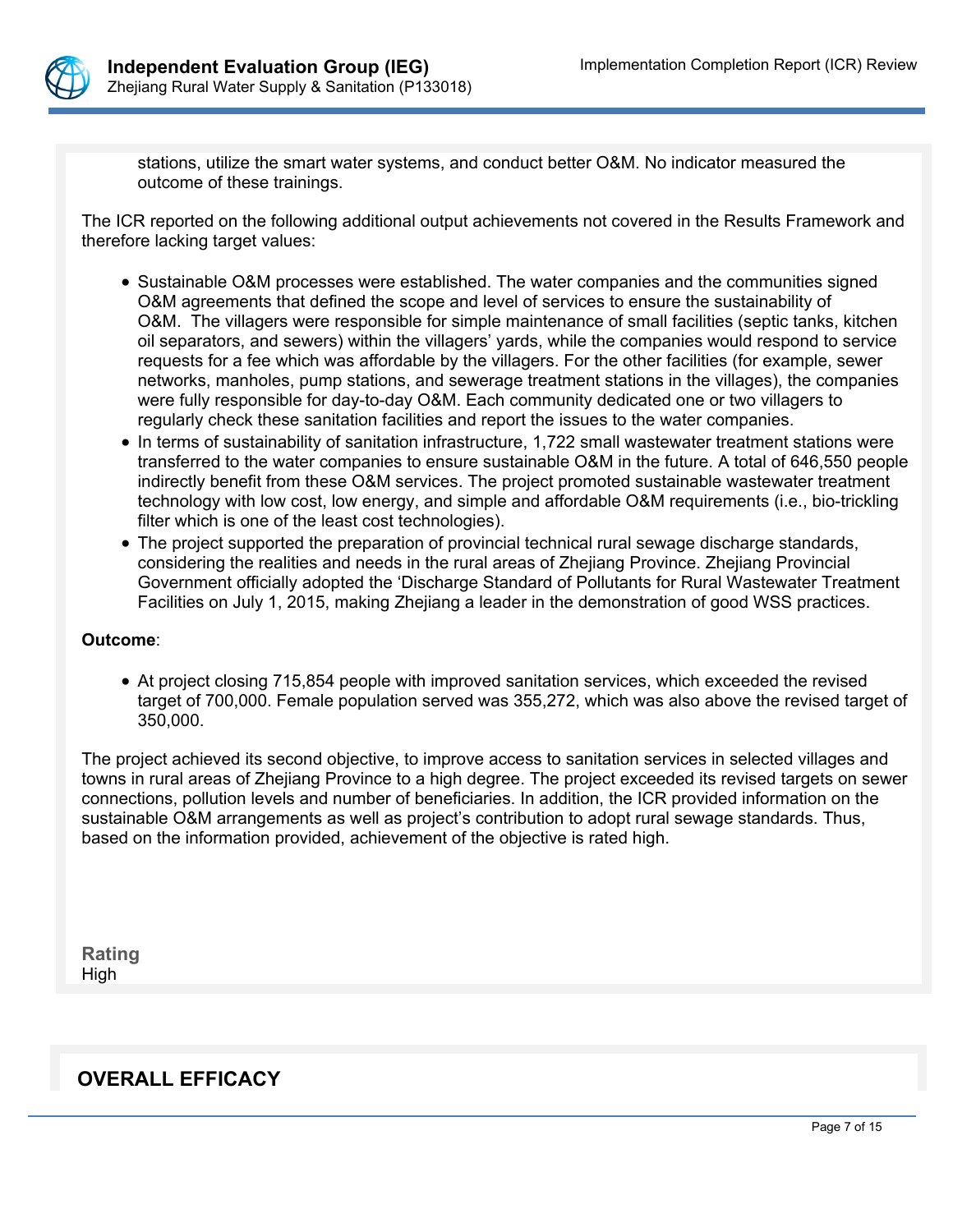

**Rationale**

The efficacy is rated High, as the project fully achieved its objectives, evidenced by meeting and exceeding targets on access to water supply and sanitation. In addition, the ICR provided relevant information and evidence regarding improvements in the sustainability of the WSS services in the financial, O&M and environmental aspects.

**Overall Efficacy Rating**

High

# **5. Efficiency**

**Economic Analysis**: The project conducted cost effectiveness analysis -least cost analysis as the benefits were hard to quantify at appraisal. For each WSS subproject, the cost of various alternatives was assessed over 20 years at a discount rate of 12 percent. Final selection was made on a least-cost basis using Net Present Value (NPV) and Average Incremental Cost (AIC). At the project completion stage, the same method was adopted for WSS subprojects to verify the efficiency and effectiveness of the selected option again. And the NPV and AIC of the selected scenario was recalculated, based on the actual capital and operating cost and water or wastewater treatment capacity of the subproject, to identify if the selected option is still the least-cost scenario. The analysis showed that the selected option was still the least-cost scenario due to competitive bidding, better construction management, and improvement in operation management. However, the project could have calculated the expost ERR to better measure economic efficiency of the project, as the actual benefits became observable and quantifiable.

**Financial Analysis**: The financial covenant in the Project Agreement from 2015 was that all PIUs have to meet the cost recovery requirements (i.e., the project companies generating total revenues equivalent to not less than their total operating expenses, excluding depreciation); this was met during the project period by all companies, except one.

**Fiscal Analysis:** According to the financial sustainability analysis of the PIUs, the sewage treatment part and the rural drinking water part of other PIUs need government subsidies to balance the operation expenditure, capital cost, and repayment of the principal and interest of the loan. While tariff is being charged for WSS services, it is not sufficient to cover the O&M costs, thus the government provide subsidies to cover the gaps. The results of the fiscal revenue projection and comparison with local governments' required contribution to PIUs show that none of the local governments will need to use 3 percent or more of their fiscal revenues to provide necessary funding requirement. The percent ranges from 0.31 to 1.06 percent. This means that fiscal subsidy funding requirement for financial sustainability of PIUs will not have a significant financial impact on the fiscal revenue of the participating local governments.

**Administrative/Operational Efficiency**: The project's closing date was extended for six months mainly caused by the COVID-19 outbreak in China at that time. Most of the results were achieved before the original project closing date of December 31, 2020. All the planned activities were fully completed by closing and the loan was disbursed at 99.44 percent. The project management cost (Components 2 and 3) was estimated at US\$6 million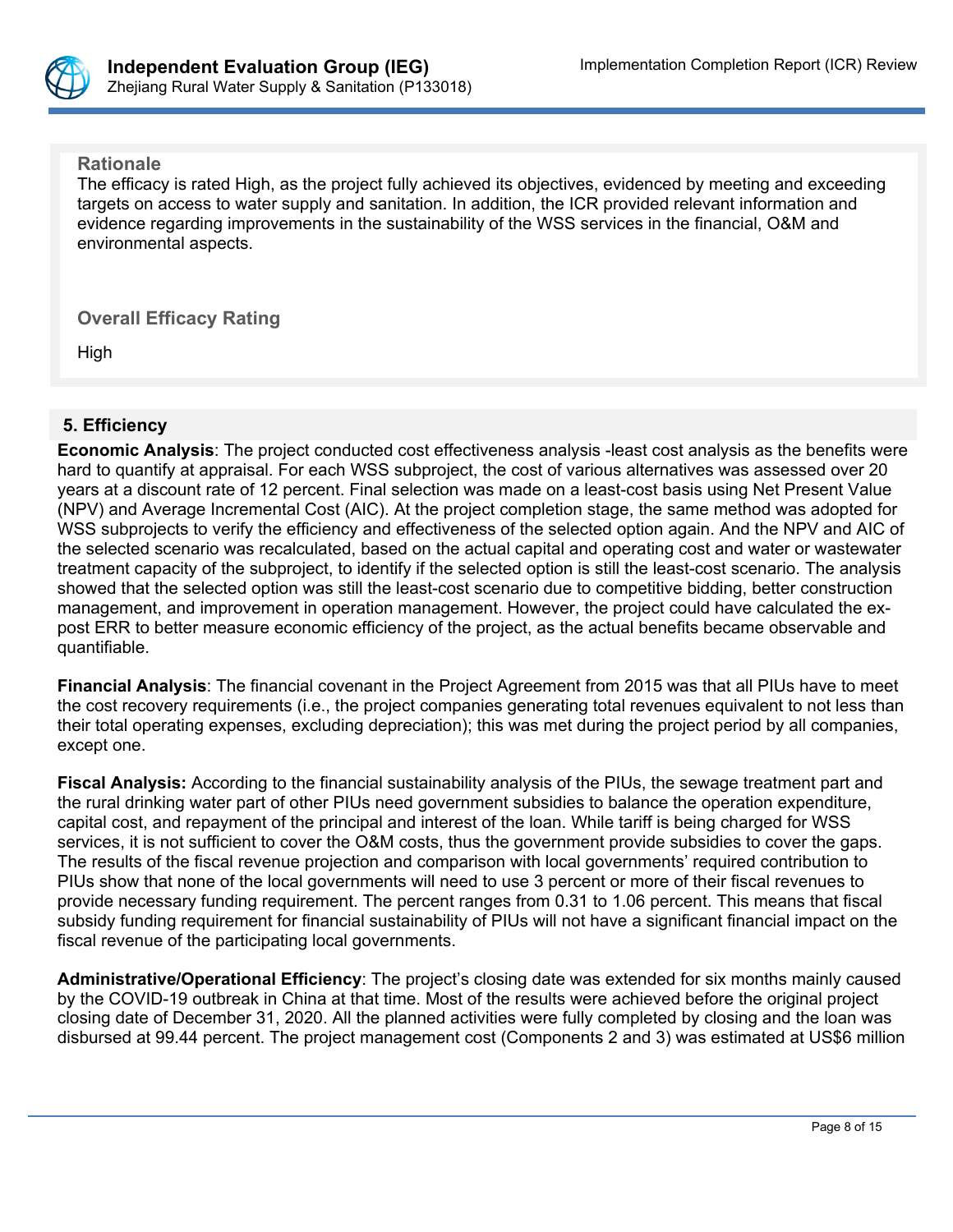

at appraisal; the actual cost at project closure was US\$2.67 million. This efficiency gain was mainly caused by savings from project management consultant costs.

The project could benefit from a cost benefit analysis in addition to the cost effectiveness analysis to capture incremental project benefits compared to costs, However, the ICR provided evidence that the project implemented the least cost option and also there were efficiency gains on project management. Considering all these aspects, the efficiency of the project is rated High.

# **Efficiency Rating**

High

a. If available, enter the Economic Rate of Return (ERR) and/or Financial Rate of Return (FRR) at appraisal and the re-estimated value at evaluation:

|                     | <b>Rate Available?</b> | Point value (%) | <i>*Coverage/Scope (%)</i> |
|---------------------|------------------------|-----------------|----------------------------|
| Appraisal           |                        |                 | $\Box$ Not Applicable      |
| <b>ICR Estimate</b> |                        |                 | $\Box$ Not Applicable      |

\* Refers to percent of total project cost for which ERR/FRR was calculated.

#### **6. Outcome**

The project's objective is **substantially** relevant to the strategies of the World Bank and the Government both at appraisal and at closing. The Efficacy in achieving the development objective is rated **high** based on the evidence on improved access to sustainable water supply and sanitation services in selected villages and towns in rural areas of Zhejiang Province. Efficiency is rated **high** based on project's cost effectiveness, financial and operational/administrative efficiency. Based on these three sub-ratings, the project's overall outcome is rated **highly satisfactory.** 

- **a. Outcome Rating**
	- Highly Satisfactory

## **7. Risk to Development Outcome**

The ICR's assessment of the risks to the sustainability of development outcomes was low, which is concurred by IEG and summarized below: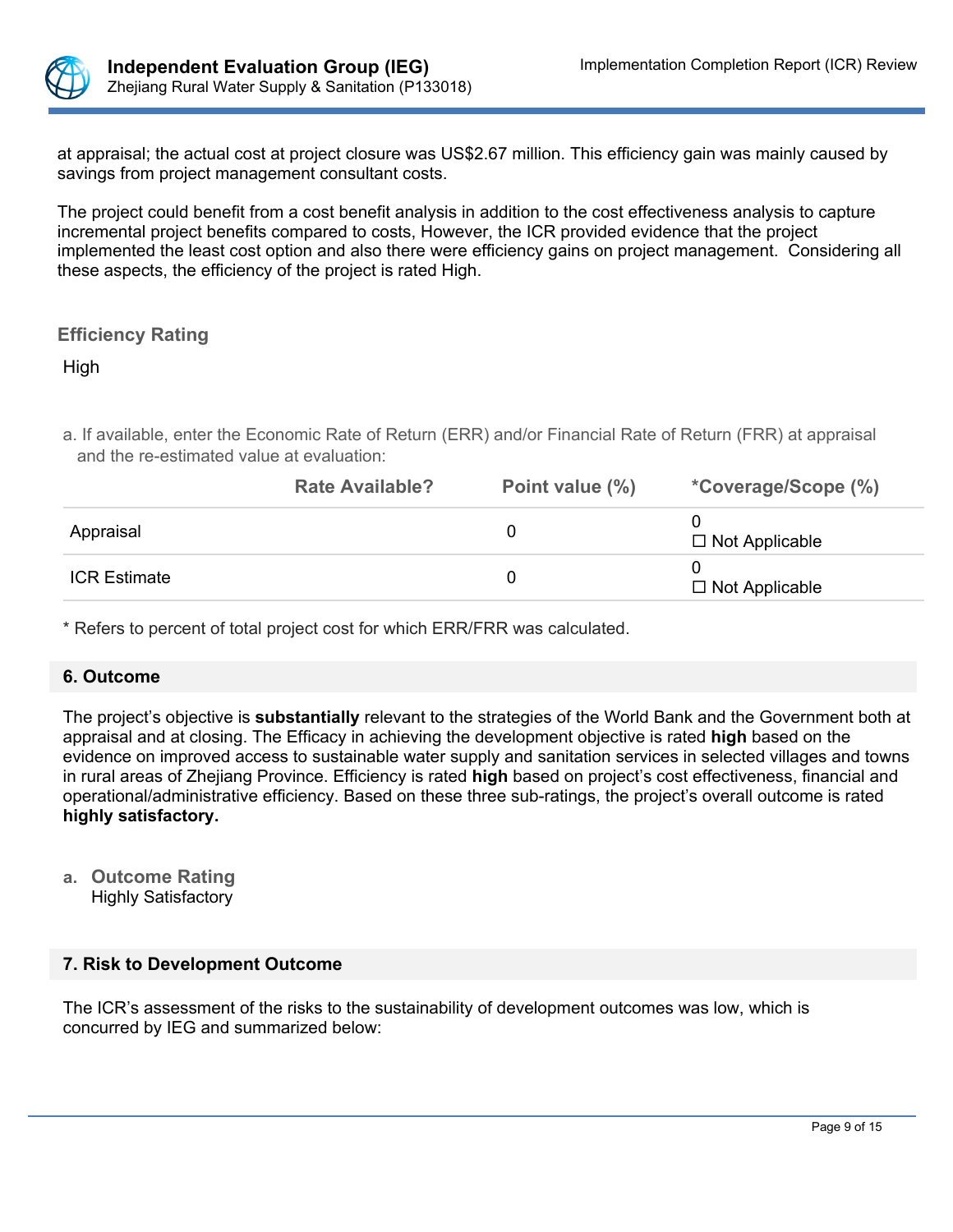

**Technical** (O&M): The rural WSS schemes invested under the project were properly designed and constructed and are being operated and maintained by professional water companies with the support of communities.

**Financial**: The Government has provided adequate subsidies to the operators to cover the difference between O&M cost and tariff revenues. The fiscal burden of the counties that provide subsidies is minor.

## **8. Assessment of Bank Performance**

#### **a. Quality-at-Entry**

The project design and implementation arrangements were based on good practices and lessons learned from ongoing or completed rural WSS projects in China. Some key lessons used were: (i) the importance of using appropriate water and waste water treatment processes and technology that require low investment, low energy, and are simple and affordable to operate and maintain; (ii) adequate subsidies for O&M of rural sanitary facilities needs to be ensured up front based on known tariffs and projected O&M costs; (iii) Operators should be properly identified and assessed during project preparation stage and their technical, financial, and managerial skills strengthened during project implementation; (iv) availability of adequate counterpart funding by the project counties.

The project's technical design was sound; the proposed technologies were reliable and easy to operate and required low capital investment and operational costs. The project had appropriate implementation, M&E design, safeguards, fiduciary, and risk mitigation arrangements. A framework approach was adopted. This allowed project preparation to be streamlined, and the results of the 1st batch investments would inform the selection and implementation of the 2nd batch investments.

**Quality-at-Entry Rating Satisfactory** 

## **b.Quality of supervision**

The ICR noted that (page 33), the World Bank provided timely guidance and assistance to the client. The World Bank provided capacity building of the project management entities (local governments, ZPMO and PIUs). The borrower appraised the World Bank performance as Highly Satisfactory in the borrower's ICR.

The supervision missions were conducted twice per year, with candid Implementation Status and Results Reports. Problems arising during project implementation were identified in a timely manner, with helpful recommendations provided. The World Bank team was diligent in ensuring that all fiduciary procedures were followed. There was no turnover of task team leader (TTL) for this project, with the same TTL from identification to completion, which ensured the stability of project management and improved overall management efficiency.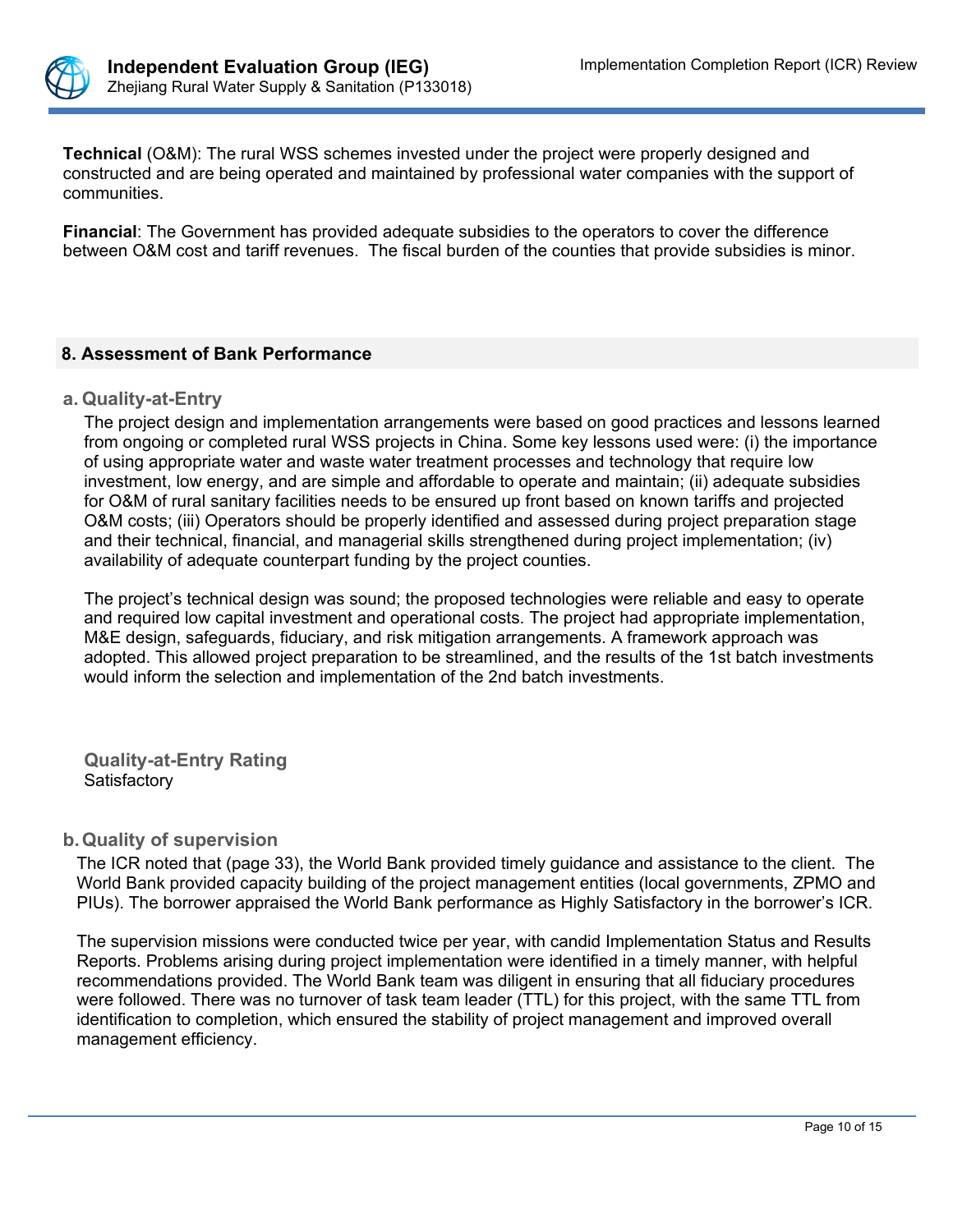

**Quality of Supervision Rating**  Satisfactory

**Overall Bank Performance Rating Satisfactory** 

## **9. M&E Design, Implementation, & Utilization**

#### **a. M&E Design**

The Results Framework was logical with linked outputs, outcomes and impacts. However, it lacked indicators on reliability, NRW, quality and affordability of the service. Also, there were no PDO level indicators to measure the 'sustainability' aspect of the PDO; indicators for environmental and financial sustainability were only included as intermediate outcome indicators. According to the framework approach, the target values were defined and set up to 2017 as the subprojects would be appraised in batches. The target values for 2018 and beyond were determined during the MTR. This framework approach allowed more realistic target setting during the MTR.

#### **b. M&E Implementation**

The M&E data were collected and presented in semiannual reports. The progress reports were complemented by adequate and timely monitoring reports from external (third party) agencies on the implementation of the Environmental Management Plan (EMP) and Resettlement Action Plans (RAPs). The local village committees were mobilized to collect and verify the data of beneficiaries and household connections with the support of the PIUs to ensure data reliability. Although not directly stated in the project M&E, the PIUs regularly monitored the water quality of effluent from the rural sewage treatment stations in the villages, to ensure compliance with the rural wastewater discharge standards..

#### **c. M&E Utilization**

The M&E data collected were used to inform project implementation and support project management, to monitor progress, set realistic end targets during the MTR, identify bottlenecks, and facilitate decisionmaking. The engineering design of the recommended technology was reviewed, optimized, and standardized across all project counties.

**M&E Quality Rating Substantial** 

#### **10. Other Issues**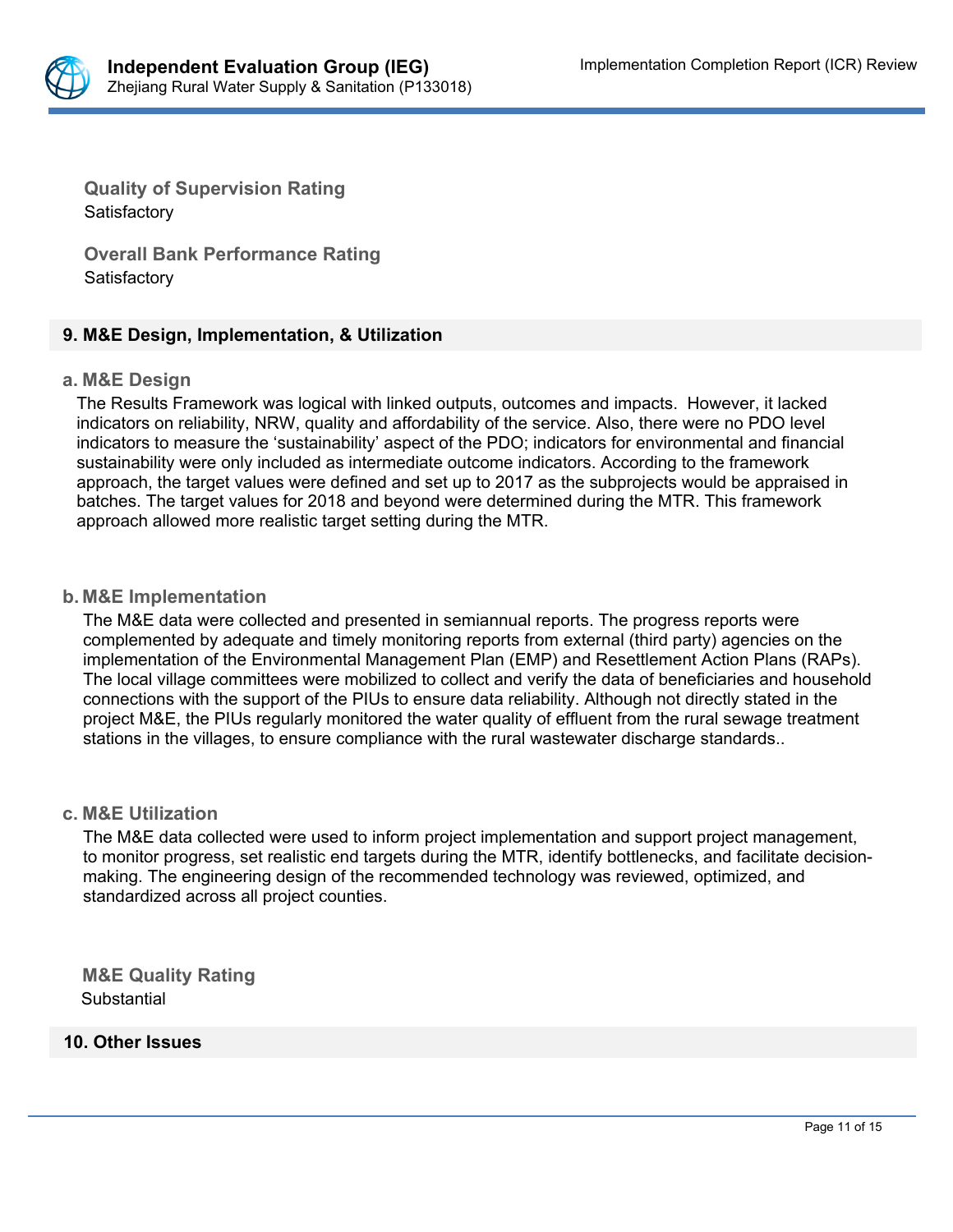

## **a. Safeguards**

**Environmental Safeguards**. The project was classified as Category B-partial assessment and triggered three environmental safeguards policies: Environmental Assessment (OP/BP 4.01), Physical Cultural Resources (OP/BP 4.11), and Safety of Dams (OP/BP 4.37). During project preparation, the Environmental Impact Assessment (EIA) was conducted and a standalone EMP was developed to manage the projectrelated environmental risks/impacts following the policy requirements, which also includes an Environmental and Social Management Framework (ESMF) for subprojects that are not known at appraisal. As part of the EIA and EMP, the Dam Safety Plans and Emergency Preparedness Plans were also prepared by a Dam Safety Expert to address dam safety issues associated with the project-financed structures relying on upstream existing dams. The ICR noted that (page 30), the project complied with environmental safeguards and performance during implementation. Throughout implementation, there was no reporting of environmental complaints or occupational, health, and safety accidents. During operation, the environmental performance of project-supported water supply and wastewater facilities was also regularly monitored to support their performance management, which showed full compliance by project closing. No major issue was identified.

**Social Safeguards**. OP/BP 4.12 - Involuntary Resettlement was triggered due to land acquisition and population relocation entailed by civil works for the construction of water supply plants and extension of WWTPs in three participating counties, as well as temporary land occupation by pipeline network construction for local sanitation establishment in all four project counties. The resettlement was implemented in full consultation with PAP, and it was closely monitored by an external professional agency and consecutively supervised by the World Bank task team. By the project closure, a total of 29.91 ha of rural land was requisitioned, which affected 486 people in 141 households, among whom 8 households were relocated. In addition, three enterprises were partially affected, and 110.64 ha of land was temporarily occupied during project implementation. All of the land was reclaimed and returned in the end. All the PAP were compensated in time and in full as planned in the RAPs which were developed for individual subprojects in participating counties. Over 98 percent of the PAP felt satisfied with the resettlement results. The project's overall social safeguards performance was rated Satisfactory.

Grievance redress mechanism (GRM). Due to the participatory and consultative approach, most of the concerns of the villagers could be resolved before and during the construction. A robust grievance redress mechanism was also in place during the construction stage as per the project design. The GRM was accessible to local communities and beneficiaries. With all these efforts, the World Bank task team did not receive any complaints during project implementation.

# **b. Fiduciary Compliance**

**Financial Management (FM)**. The project FM system provided accurate and timely information that the loan was being used for the intended purposes. The withdrawal procedure and funds flow arrangement were appropriate. The loan proceeds were disbursed for project activities in a timely manner. The ICR reported that (page 31) that there were no significant FM issues throughout the project implementation and the FM-related issues or weaknesses raised during FM implementation could be resolved on a timely basis. The project audit reports were all with unqualified audit opinions.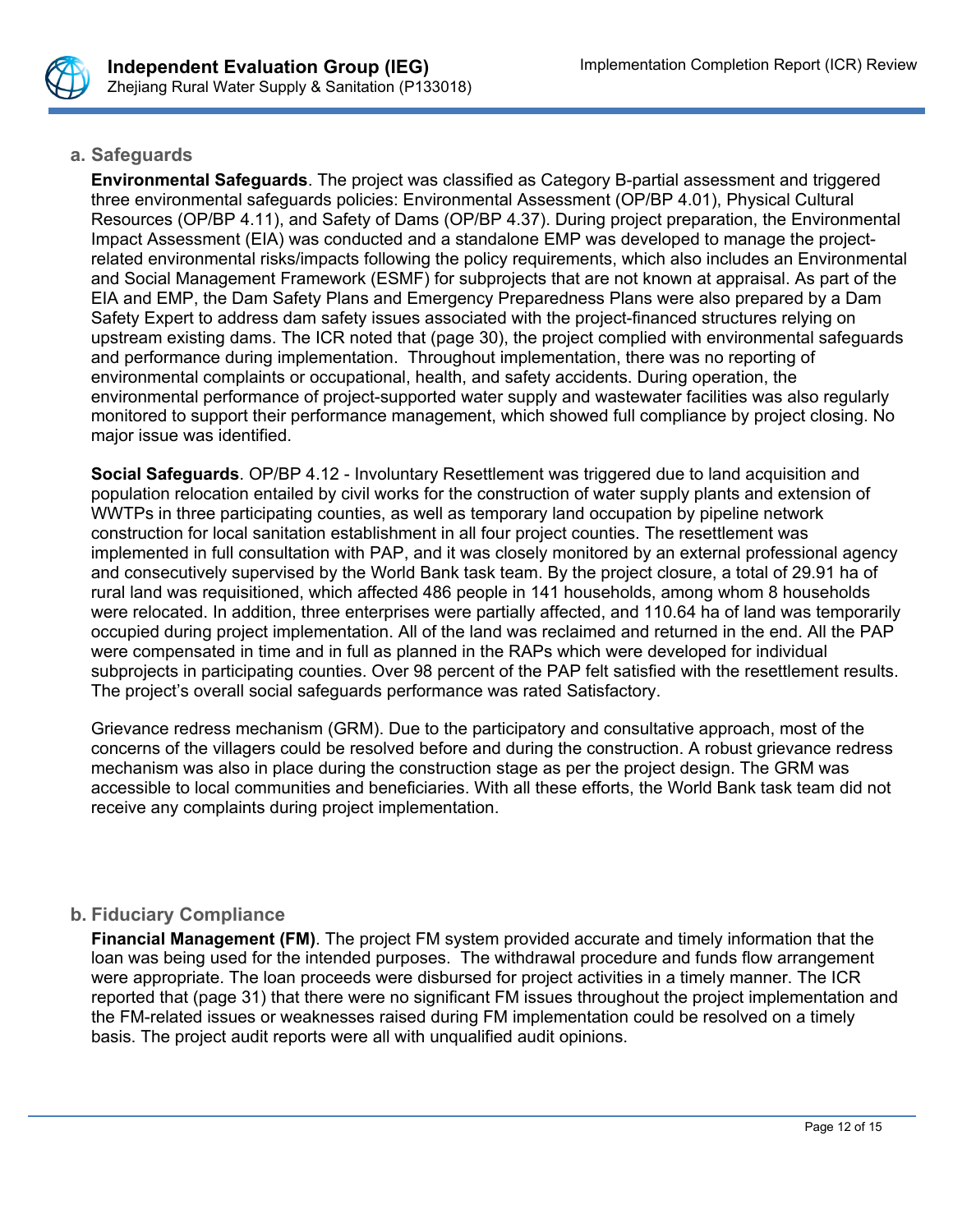

**Procurement**. Procurement of works, goods, and consultant services was carried out efficiently and satisfactorily in accordance with the legal covenants and the World Bank's procurement policy and procedural requirements. The World Bank task team provided assistance and clarified procurement-related issues to the implementing agencies. Post reviews were carried out on a random basis, which indicated that procurement was carried out satisfactorily. All contracts were procured and signed following the World Bank's Procurement and Consultant Guidelines.

The project also provided training to project management officials for utilization of international funding in project preparation, design, project management, procurement, contract management, construction supervision, FM, and disbursement and project management methodology.

# **c. Unintended impacts (Positive or Negative)** No unintended impacts were reported.

#### **d. Other**

---

## **11. Ratings**

| <b>Ratings</b>          | <b>ICR</b>                 | <b>IEG</b>                 | <b>Reason for</b><br><b>Disagreements/Comment</b>  |
|-------------------------|----------------------------|----------------------------|----------------------------------------------------|
| Outcome                 | <b>Highly Satisfactory</b> | <b>Highly Satisfactory</b> |                                                    |
| <b>Bank Performance</b> | Satisfactory               | Satisfactory               |                                                    |
| Quality of M&E          | High                       | Substantial                | The M&E design lacked some<br>relevant indicators. |
| Quality of ICR          | ---                        | Substantial                |                                                    |

# **12. Lessons**

The ICR provided various lessons, some of which are summarized as follows:

**In a situation where project implementation covers a large number of scattered village subprojects, the framework approach may help to streamline project preparation and implementation.** The project implemented the framework approach, which allowed the counterparts to propose the potential interventions batch by batch and helped prioritize the project intervention according to emerging needs and streamlined the project preparation. This also allowed the adaptive management of 'learning by doing'. The lessons learned from early implementation particularly on technical matters and O&M were incorporated into the design and selection of the next batch's intervention. The good technical and O&M experiences were further scaled up in the following implementation.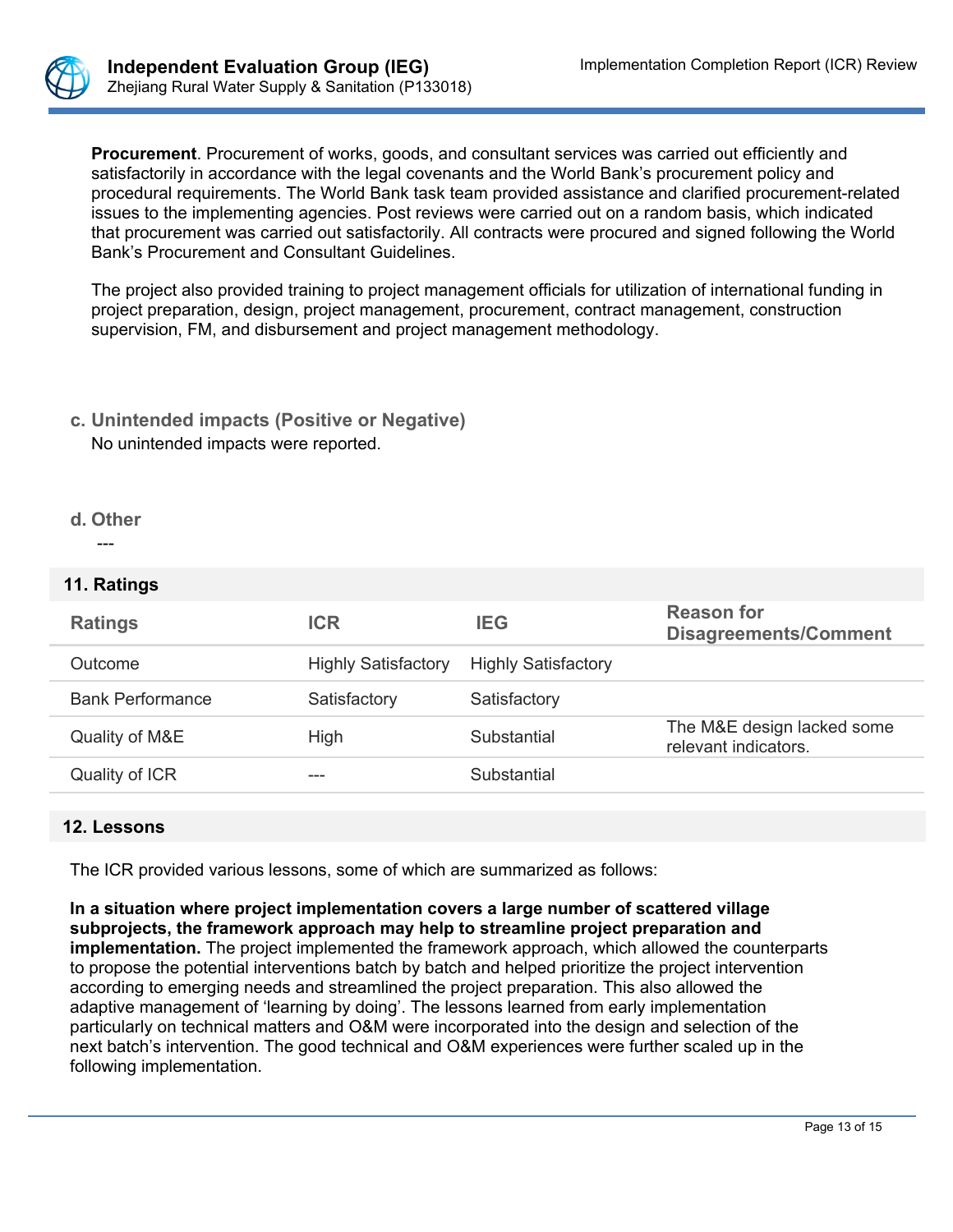

**There is a greater chance of ensuring sustainable O&M, when community participation is employed allowing ownership of communities.** Participatory and consultative approach was adopted throughout the project, and the local communities participated in the process of planningdesign-construction-O&M. The early involvement of local communities in deciding the locations of sewers, septic tanks, and sewage treatment stations could avoid questions and delays during the project implementation. The governments transferred the ownership of some small facilities to villagers, who are responsible for the day-to-day maintenance. The project showed that with increased ownership, villagers usually take better care of the facilities and make efforts to keep them functional, which further reduces the O&M burden on the water companies.

**The capacity strengthening of professional water companies is a key factor in achieving the outcomes.** The project included comprehensive interventions to enhance the technical, financial and institutional capacities of the professional water companies at county level. As a result, these companies are able to look after the whole process of master planning, engineering design, construction, and O&M of rural WSS schemes in the villages. This institutional setup has proven successful and served as a pilot for similar rural WSS activities. Since 2020, the Ministry of Water Resources and the Ministry of Housing, Urban and Rural Development (MOHURD) have also encouraged local governments to transfer O&M of schemes from communities/local governments to professional water companies.

## **13. Assessment Recommended?**

No

## **14. Comments on Quality of ICR**

The report was concise, provided a detailed overview of the project and followed the guidelines. The theory of change of the project clearly outlined the outputs, outcomes and impacts. The ICR's lessons were clear and based on evidence. However, there were some shortcomings in the completeness of evidence and data in the efficacy section, additional data on service indicators was needed. In addition, the efficiency section could have benefited from a cost benefit analysis to capture and present the project's incremental benefits.

**a. Quality of ICR Rating Substantial**